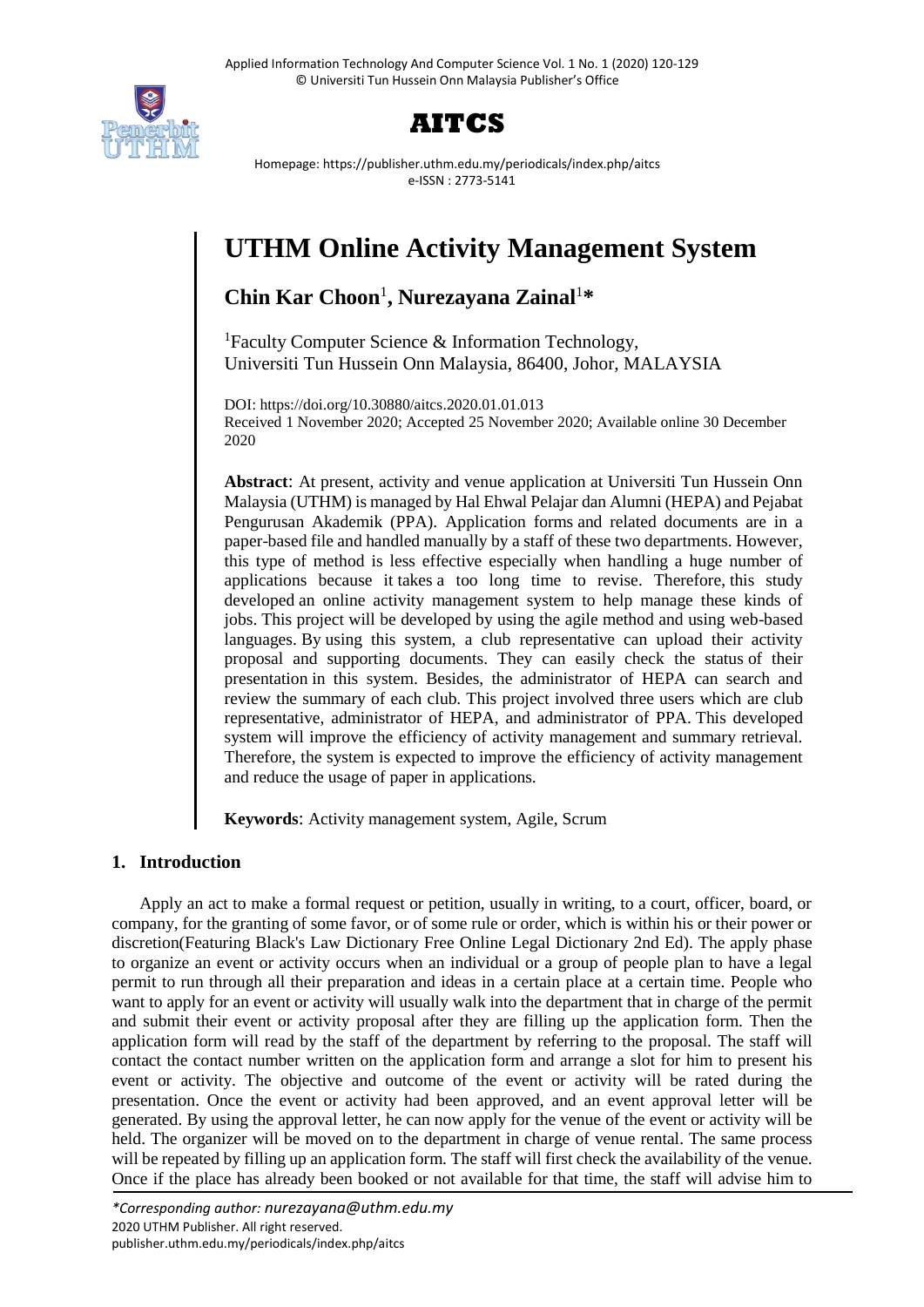change the date or the venue of his event or activity. Before submitting the application form, the staff will explain all the rules and regulations and the fees of the rental to him. If there are no problems or requests, the organizer is required to sign an agreement. This agreement is to ensure the organizer followsthe rules and takes care of the facilities. The organizer will complete his application by receiving the venue approval letter. Later, the organizer promotes their event or activity through the internet and social media by themselves to attract people to join.

Currently, the activity application system in University Tun Hussein Onn Malaysia (UTHM) is done manually. The activity proposal must hand up manually by a student to the staff at Hal Ehwal Pelajar dan Murid (HEPA). The staff will evaluate the proposal by checking the format and detail of the proposal. The student also must bring along other support documents like a budget list. All the documents are managed manually which is in paper-based form and stored physically at the office of HEPA. All the activities proposed will be slotted to a certain slot for their representative to present their activity to the officer of the HEPA. During the presentation, the officer will ask questions regarding the activity and evaluate the activity. The result will be announced at the end of the presentation. If the officer rejects the activity, the student can re-edit and resubmit their proposal within the time given. Students need to collect their approval letters in the next week of the presentation. By using the approval letter, the student can now apply for the rental of the venue under (PPA). The student will first fill in an application form and pass it to the staff on duty. The staff will check the availability of the venue and proceed with the application of the student. The venue approval letter will be given to the student as a prove. Now, the whole application process is finally done.

To check the activeness of a certain society, the staff in HEPA has to manually check back the copy of the approval letter. This may result in an error during the review. Furthermore, the review process takes many times to complete. This can lead to a decrease in the effectiveness and man-power of HEPA. Any mistake cause will affect the activeness and reputation of a society. Therefore, there is a need for an online computer system and a computer database that can help staff easily to manage all the applications and increase process efficiency.

Therefore, the UTHM Online Activity Management System is developed to be the platform for all processes and to manage all the applications. There are three users involved in this system, which is society representatives, administration of HEPA, and administration of PPA. Society representative can upload their proposal online via this system. Meanwhile, the administration of HEPA can evaluate the proposal then arrange the presentation slot. The society representative can check the status of their proposal and know their slot for presentation. After they pass the presentation, the society representative can get their activity approval letter via the system and get used to the proposal and activity approval letter to apply for a venue. The administration of PPA will check for the availability of the venue and proceed with the application by sending a venue approval letter to the system if there is no other event held on the venue on the same date. The society representative will get to know whether their venue is approved and print out the venue approval letter for backing up. Lastly, the administration of HEPA can check for the summary of activity. Figure 1 the summarizes the existing process thought As-Is model.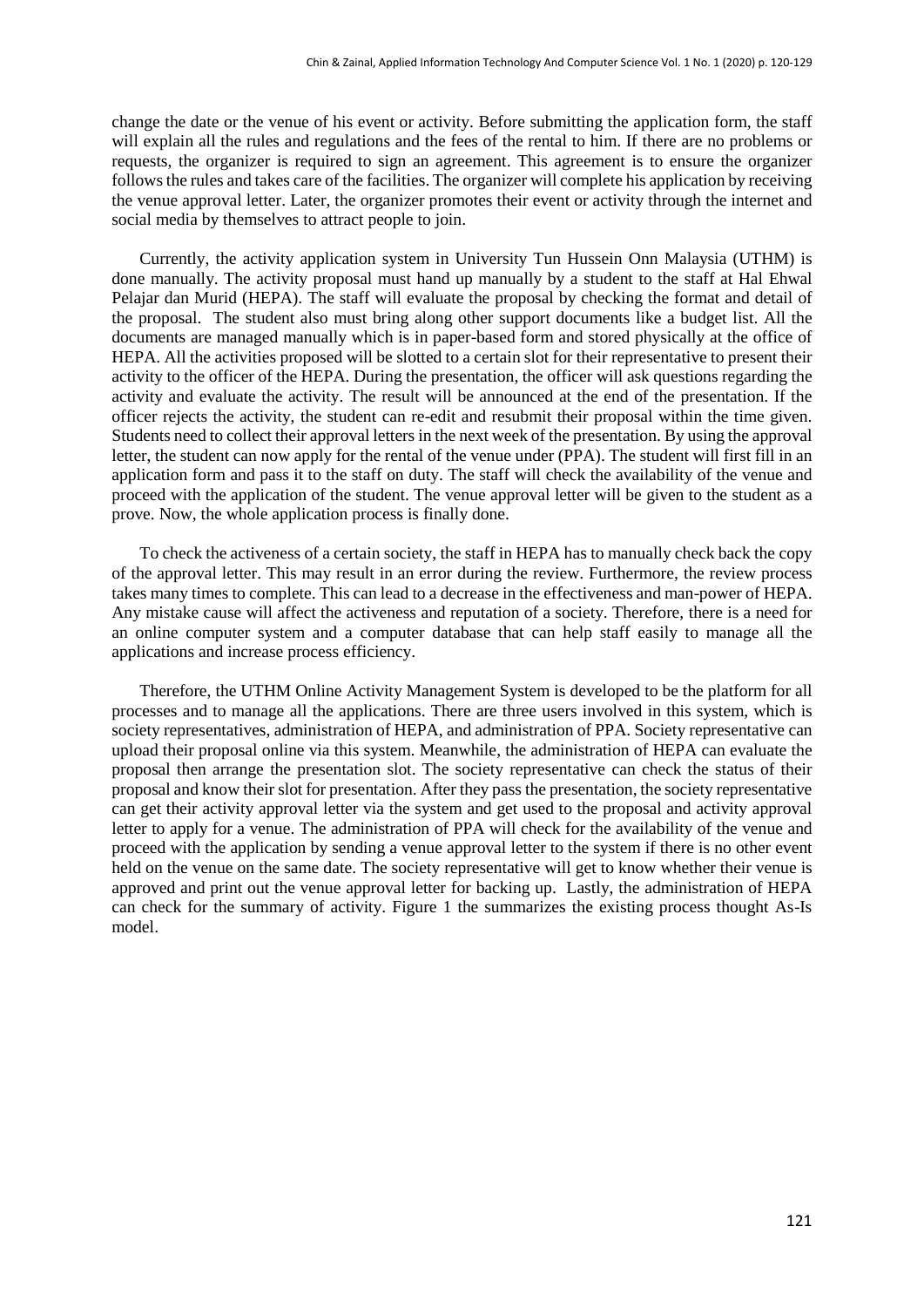

#### **2. Materials and Methods**

#### 2.1 Materials

The UTHM Online Activity Management System had been developed within the expected time given. The development of the system is divided into 10 Sprint and each Sprint consist of design, implementation, development, and testing. The design of the system is by using a URL diagram, which is use case diagram, activity diagram, and sequence diagram. The development of the system is by using C# as the coding language and "Visual Studio 2019" as the tools. The method used is Model View and Controller Model (MVC), which the user interacts with the view, controller control all the interaction and model as the database. The system consists of three user view which is student representative view, administrator of HEPA view, and administrator of PPA view. Lastly, the system had been uploaded to an online server by using "Microsoft Azure".

For completing all the activity in the system development life cycle that includes models, tools, and techniques [1], there is important to have a methodology as a guideline. To produce satisfying results throughout the system development, a systematic approach of the methodology is required. Techniqueforming, collecting, and analyzing data to produce evidence supporting the ongoing operations can be produced by the assist of this methodology. It comprises the activity that needs to be done in Scrum which is Product Backlog, Sprint Planning, Developing, Texting, and Sprint release. In general, this chapter describes the software process model used in developing the UTHM Online Activity Management System.

#### 2.2 Methods

In this project, the methodology used is Scrum. Scrum model is one type of agile model that is used to implement the software development life cycle (SDLC). Scrum was discovered in year 1995. It has already become very famous in these 10 years. Scrum is not a process or technique; it is a process framework that is used to develop, deliver and maintain complex software products [2]. The development way of Scrum can be known as an iterative and incremental method [3]. Compare to old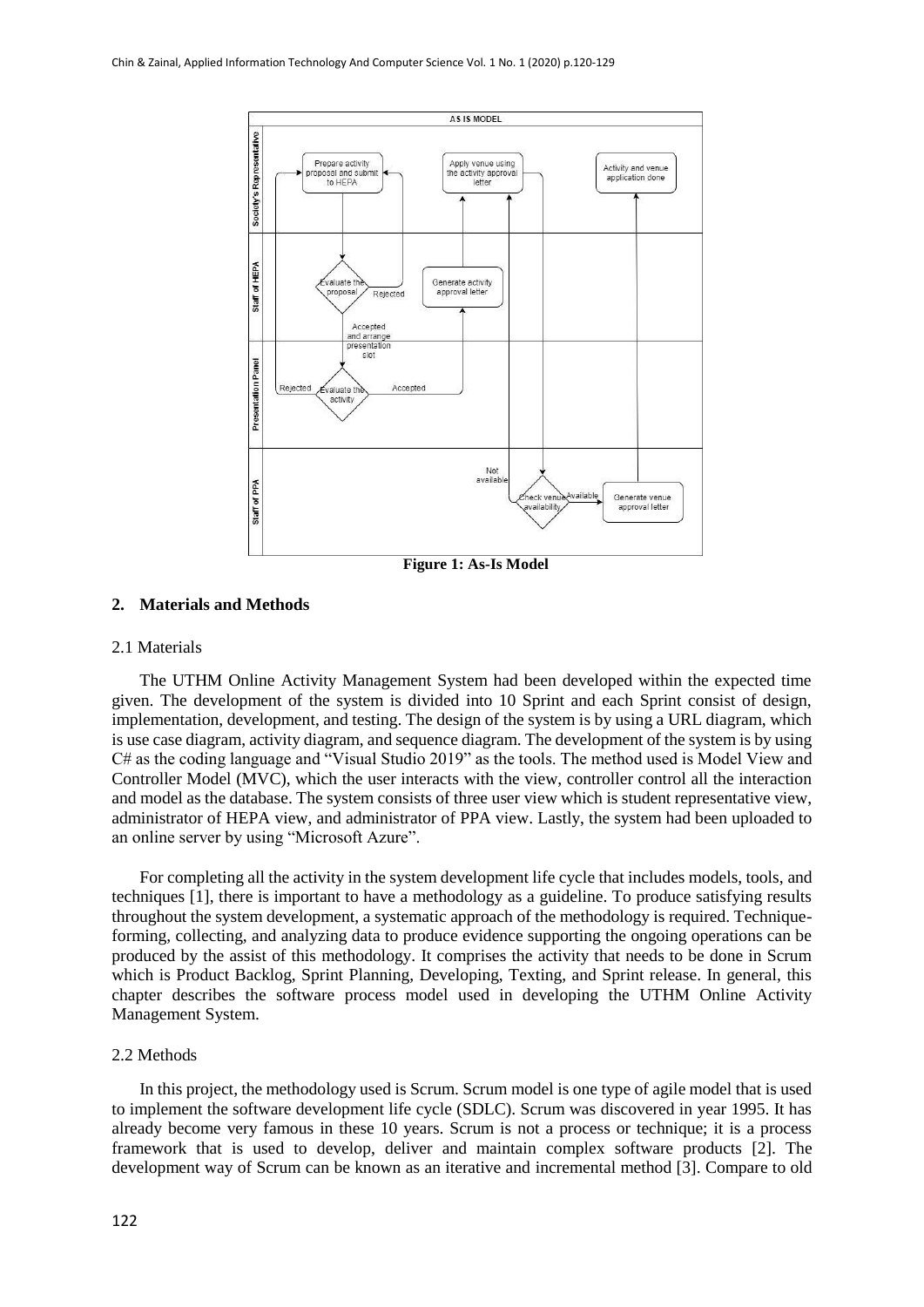traditional method, like Waterfall, Scrum deliver the product by iteration of time or we can call it as Sprint. In some past software development, the final product developed is not what the customer needs. The developer needs to waste extra time and work more to change the whole system. This result in the wastage of manpower and resources. The avoid this from happening, Scrum always brings the customer constantly to the product and make sure the involvement of the customer. This can ensure the product is delivered in the way customers expectations. Figure 2 shows a slow process of Scrum methodology.



**Figure 2: Process of Scrum [2]**

From Figure 2, the product owner meets the customers (client) and asks for the business model and requirement needed at the beginning. After understanding the requirement and needs, a user story will be created and listed on the Kanban Board. According to the Kanban Board, the planning of the project is listed in a burndown chart. Later, a Sprint meeting will be conducted and choose one of the stories to develop. In this case, the interface design is the first user story. The customer will be again needed to involve and explain what he expects before the Sprint team starts to develop the user story. After two weeks, the product review will be carried out involving the customers and the Sprint team. If do not have any part need to modify, the Sprint team will move on to the next user story. The same process will be repeated until the whole system is completely developed.

### 2.3 User Stories

User stories are one of the most important artifacts for the Scrum project team. User stories are a short and simple description containing enough information from the end-user and a high-level definition of a requirement that is needed for the Scrum team. User stories usually follow a simple template which is "As a <type of user>, I want <some goal> so that <some reason>". All the user stories will be written on an index card or sticky notes and arrange on a wall to facilitate planning and discussion. The benefit of using user stories is the development team can understand the requirement requested from the customer as a user story able to cover a large amount of functionality. In this UTHM Online Activity Management System project, the user stories are written by the user of the proposed system before the start of the project. The user stories collected will be discussed. All the user stories will later be redefining, analyzed, and prioritize them. The user stories are listed in Table 1.

| <b>Table 1: List of User Stories</b> |  |  |  |  |  |  |
|--------------------------------------|--|--|--|--|--|--|
|--------------------------------------|--|--|--|--|--|--|

| ID             | <b>User Story</b>                                                                                                                                |
|----------------|--------------------------------------------------------------------------------------------------------------------------------------------------|
| 1              | As the user of the system, I wish I can have a unique account that used to login to the system.                                                  |
| 2              | As a representative of a society, I wish I can submit all the paperwork including the proposal<br>and others supporting document thought online. |
| 3              | As a representative of a society, I wish I can get know of the status of my activity and venue<br>application via online.                        |
| $\overline{4}$ | As a representative of a society, I wish I can apply the venue of my activity using the online<br>system.                                        |
| 5              | As an administrator of HEPA, I wish I can manage all the activities application by using the<br>online system.                                   |
| 6              | As an administrator of HEPA, I wish all the application will saved in a database for future<br>review.                                           |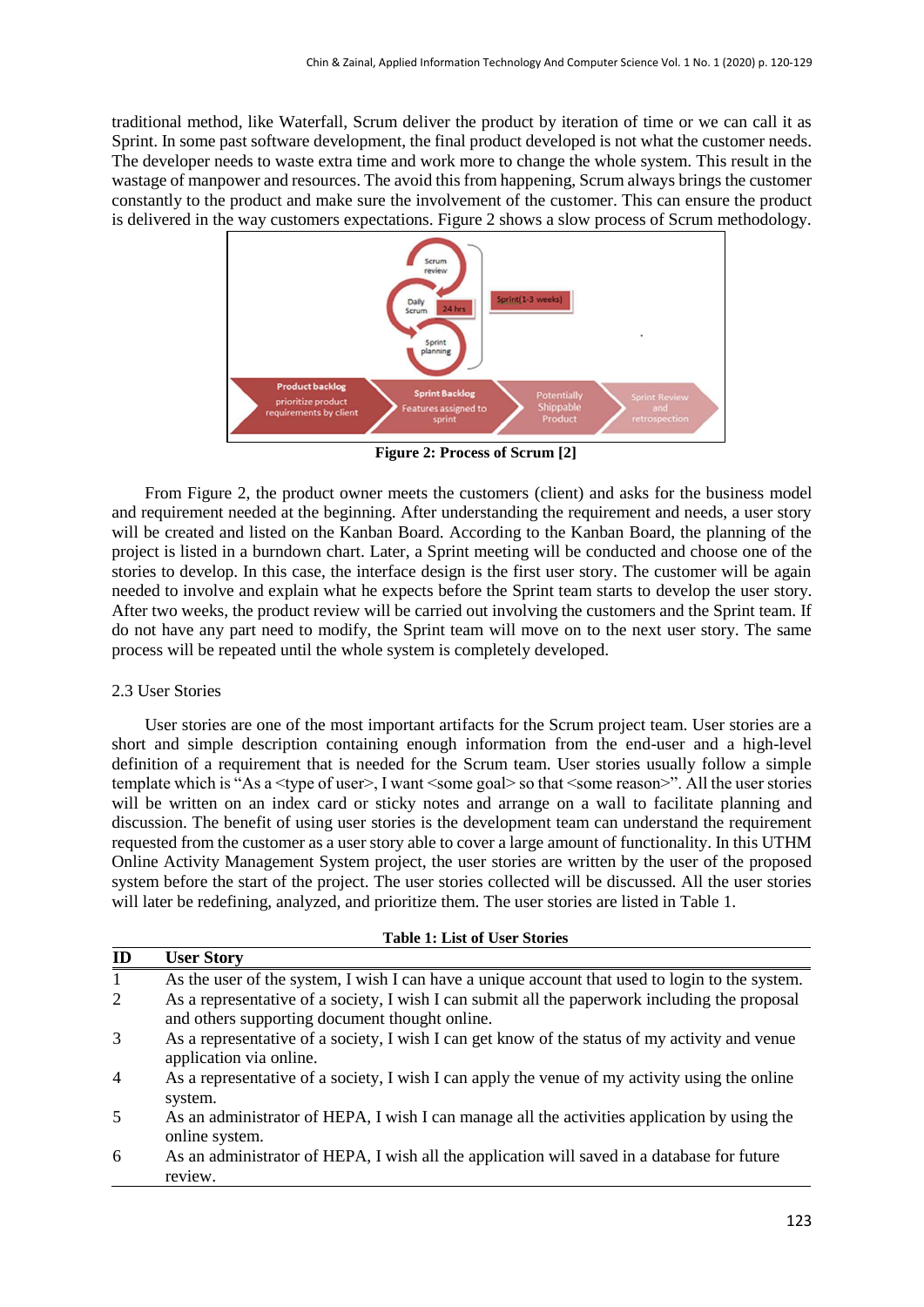| ID | <b>User Story</b>                                                                                        |
|----|----------------------------------------------------------------------------------------------------------|
| 7  | As an administrator of HEPA, I wish I can view an overview report of all application sorted              |
|    | by categories.                                                                                           |
| 8  | As an administrator of HEPA, I wish I can add or delete a society.                                       |
| 9  | As an administrator of PPA, I wish I can manage all the venue application by using the online<br>system. |
| 10 | As an administrator of PPA, I wish I can view all the venue whether it already booked or<br>available.   |

**Table 1 (cont.)**

#### 2.4 Product Backlog

A Product Backlog is a prioritized list of the user stories that collected from end user. The Product Backlog of the project will also list out all features that needed in this product. The top item in the Product Backlog list will be the most important features of the project. Product Backlog is often used for the development team for them to know what requirement they should develop first. The Product Backlog is never complete, and it is dynamic. The Product Backlog will evolve as the product and the environment evolves. Changes in business rules, market condition or technology will also cause the changes in the Product Backlog. Based on the Product Backlog, the user stories is been divided into subtask follow by its priority. The higher the priority of the user story, the more important of the sub task. The list of subtask was listed in Table 2.

|              | <b>Table 2: The subtask of each user story</b>                                                         |
|--------------|--------------------------------------------------------------------------------------------------------|
| ID           | <b>User story</b>                                                                                      |
| $\mathbf{1}$ | User can choose the activity application button<br>٠                                                   |
|              | User can submit document type file or pdf to the system<br>٠                                           |
|              | The submitted document will be saved into a database<br>٠                                              |
| 2            | User can view the application that submitted from the database<br>٠                                    |
| 3            | User can evaluate the application before arranging a slot for the presentation<br>$\bullet$            |
|              | User can arrange a slot for presentation if don't have any problem<br>$\bullet$                        |
|              | User can reject the application and leave a comment<br>$\bullet$                                       |
| 4            | User can view whether his activity application had been accepted or rejected<br>$\bullet$              |
|              | User can view the presentation slot arranged by administrator<br>$\bullet$                             |
|              | User can view whether his venue application had been accepted or rejected<br>٠                         |
| 5            | User can view a summary of all activity application at the end of the month sorted by<br>٠<br>category |
| 6            | User can only login to the system by using the id and password<br>$\bullet$                            |
|              | After user login to the system, the user can use all the feature on the interface<br>٠                 |
| 7            | User can choose the venue application button<br>$\bullet$                                              |
|              | User can input the detail and the code of his approved activity                                        |
|              | User can select the venue he wishes to held his activity<br>٠                                          |
| 8            | User can approve the venue application if the venue is available                                       |
|              | User can reject the venue application and leave a comment if the venue is not available<br>$\bullet$   |
| 9            | User can view the availability of venue<br>٠                                                           |
| 10           | User can edit the information of a society<br>$\bullet$                                                |
|              | User can add a new society into the system<br>$\bullet$                                                |
|              | User can delete an inactive society from the system                                                    |

#### **Table 2: The subtask of each user story**

#### 2.5 Sprint

Sprint is the heart of Scrum. Sprint is a time-box, which a useable, potentially releasable product increment is created. Each Sprint will have consistent periods throughout a development effort. A new Sprint will start after the previous Sprint has done its conclusion. In each Sprint, it contains two important elements which is Sprint Planning and Sprint Goal.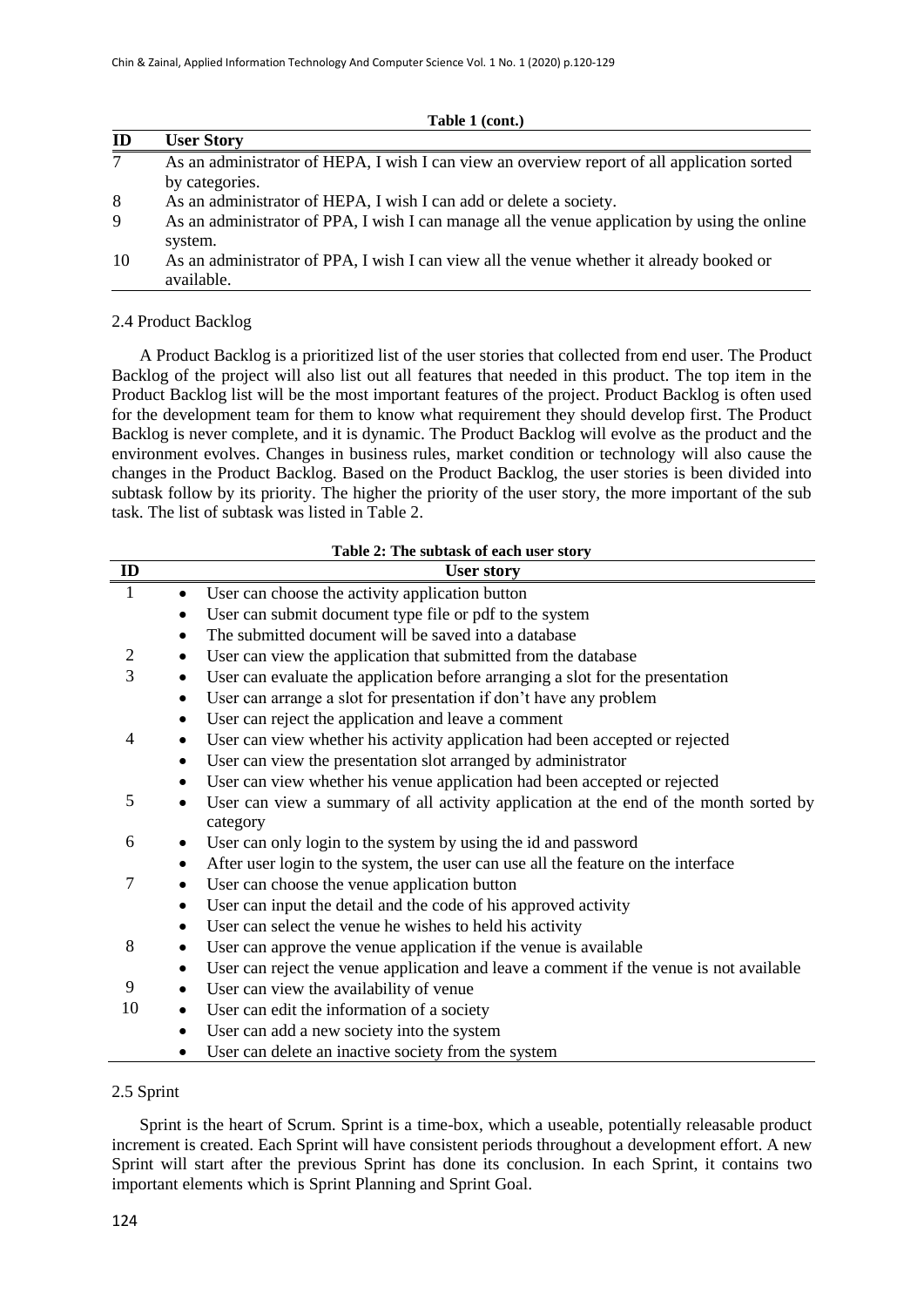Sprint Planning is created by the whole team member of this project. A meeting is conducted, and the input of the meeting is the Product Backlog and the latest product increment. With the reference to the Product Backlog, the team will choose some features as the Sprint Backlog and later discuss the time-box of the Sprint. After that, who will in charge of this Sprint and how will the chosen work get done will be discussed also. Meanwhile, Sprint Goal is an objective set as the target for the Sprint that can be met through the implementation of Product Backlog. The Sprint Goal is a guidance for the scrum team during the development. Sprint Goal is the result of the Sprint Planning meeting. During each Sprint, there is not allowed to make any changes that would affect the Sprint Goal. This is because will decrease the quality goals of the Sprint. It is advisable to re-negotiated between the Product Owner and the scrum team.

#### 2.6 Sprint Release

Sprint Release is held at the end of the Sprint. Before the Sprint Release to the end-user, the Sprint will be inspecting the increment and adapt the Product Backlog if required. The Scrum Team and the stakeholders will collaborate on what had been done in this Sprint. We called this process a Sprint Review. The Product Owner will explain what had been complete and what has not been completed. Then the Product Owner will describe the function and features that developed in this Sprint so stakeholders can know whether the system is developed in the way they wish. Then the Development Team will discuss the problem that they faced during this Sprint. The Development Team also will review the timeline, budget, and marketing potential of the Sprint and might have changed what features is the most valuable. All the discussion and result in the Sprint Review will be recorded and as a revised Product Backlog that defines the probable Product Backlog items for the next Sprint. After the review, the Sprint now can be released, and the Scrum Team will be started to plan their next Sprint.

#### 2.7 Sprint Planning

Based on the subtask listed in Table 2 shown above the development of Sprint will follow the priority level of each subtask. The Sprint will keep on release and develop until the whole system is completely developed.

#### **3. Results and Discussion**

The UTHM Online Activity Management System had been developed within the expected time given. In Figure 3, it can be seen the login page for all users. At first, the society's representative can choose the activity application button and submit a document type file or pdf to the system as in Figure 4. All the submitted documents will be saved into a database. The activity application button will transfer the Society's representative to the side of Activity Application. In the Activity Application side, there is a button that able to let Society's representative upload the proposal and other relevant documents from his computer to the system. After that, all the uploaded files will be saved into the database of the system for the evaluation purpose of the Administrator of HEPA and appeared as in Figure 5.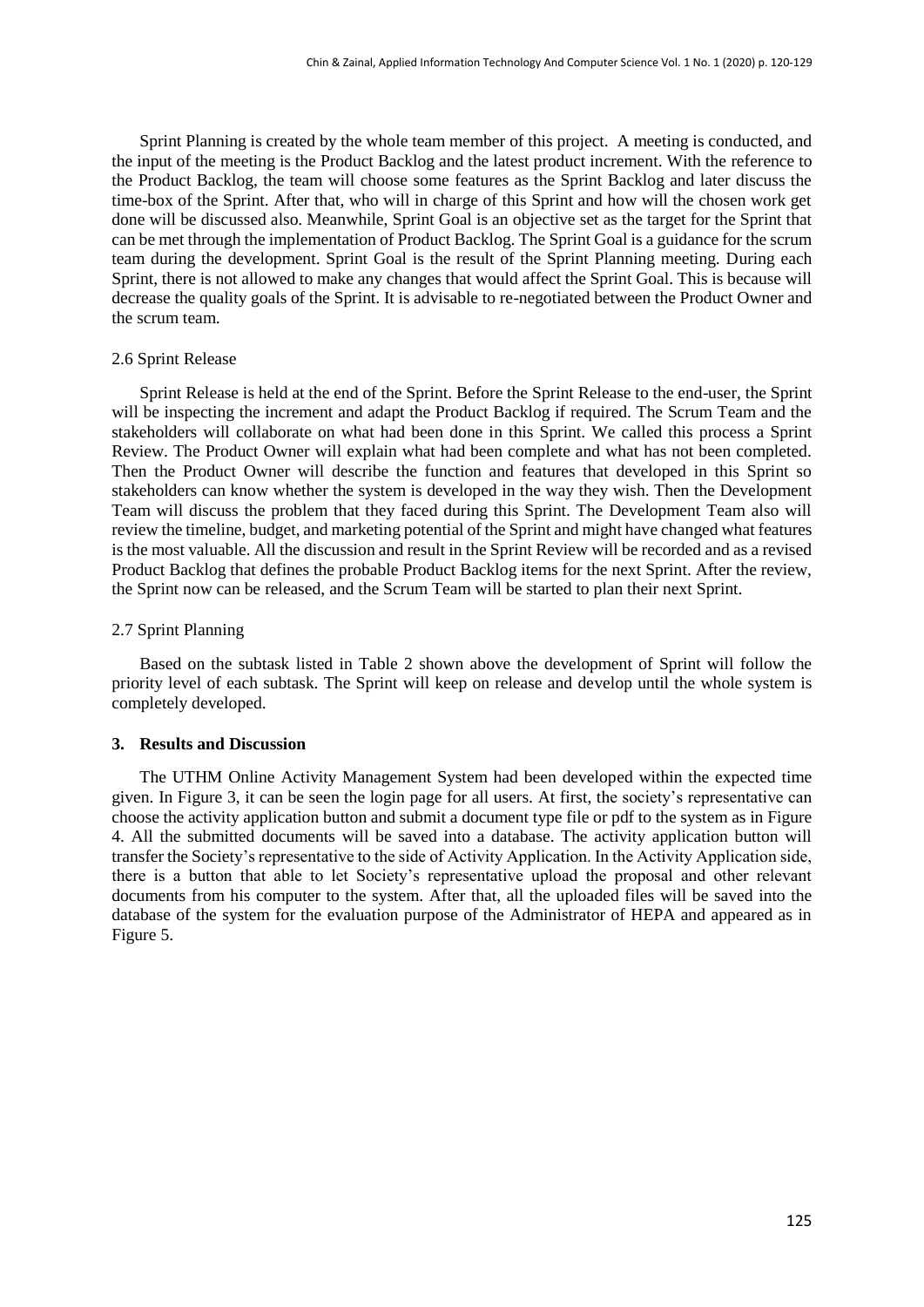

**Figure 3: Login Page of UTHM Online Activity Management System for all users**

| My UTHM Activity Management                              |                                                                                         |  |
|----------------------------------------------------------|-----------------------------------------------------------------------------------------|--|
| Activity Application.                                    |                                                                                         |  |
|                                                          | Please upload the detail of activity here.                                              |  |
|                                                          | Please ensure the following aspect is clearly stated in the proposal before submittion: |  |
| 1. The name of the activity.                             |                                                                                         |  |
| 2. The date and time of the activity.                    |                                                                                         |  |
| 3. The aim and purpose of the activty.                   |                                                                                         |  |
| 4. The targeted number of participants for the activity. |                                                                                         |  |
| 5. The organization chart of the activity.               |                                                                                         |  |
| 6. The estimated budget required for the activity.       |                                                                                         |  |
|                                                          |                                                                                         |  |
| <b>Activity Name</b>                                     | You may also submit other relavent documents as supporting documents.                   |  |
| <b>Activity Date</b>                                     | 兽                                                                                       |  |
|                                                          |                                                                                         |  |
|                                                          | 巤                                                                                       |  |
| <b>Upload File</b>                                       | Choose File   No file chosen                                                            |  |
|                                                          |                                                                                         |  |
| <b>Number of Participants</b>                            |                                                                                         |  |

**Figure 4: Activity Application page of the system for Society's representative**

| List of Activity Applications. |                     |                                                 |                               |                           | <b>BACK</b> « |
|--------------------------------|---------------------|-------------------------------------------------|-------------------------------|---------------------------|---------------|
| <b>Activity Name</b>           | <b>Society Name</b> | <b>Activity Date</b>                            | <b>Number of Participants</b> | <b>Application Status</b> |               |
| Test_01                        | user                | 6/26/2020 12:00:00 PM -<br>6/26/2020 2:00:00 PM | 857                           | Pending                   | <b>MANAGE</b> |

**Figure 5: Activity Application page of the system for Administrator of HEPA**

From Figure 5, the administrator of HEPA can view the application submitted by the Society's representative. After press the Activity Application Review button, the system will transfer the Administrator of HEPA to the Activity Application Review side. On this side, all the uploaded files will be displayed here according to date. The Administrator of HEPA can evaluate each activity as shown in Figure 6.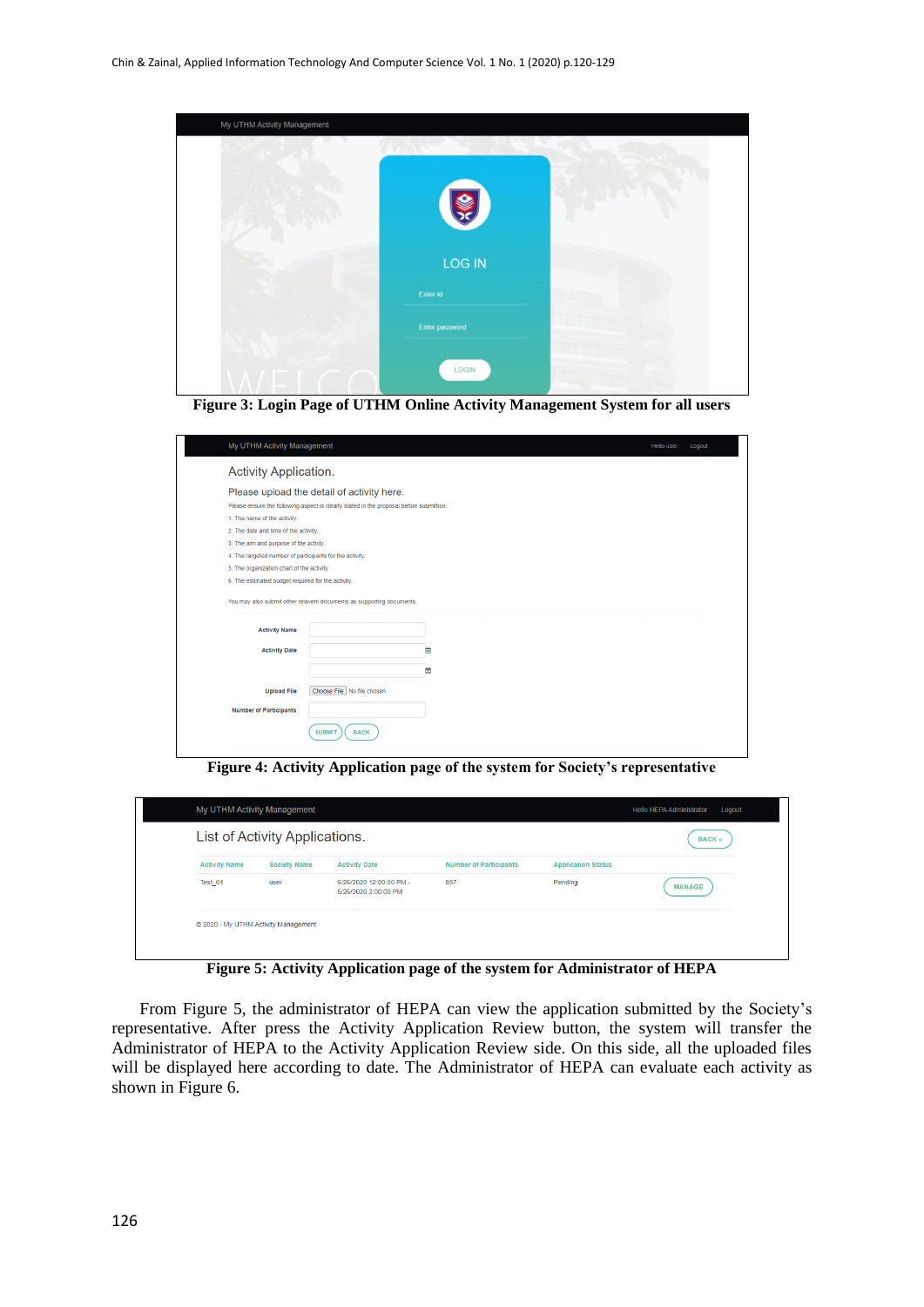| My UTHM Activity Management          | Hello HEPA Administrator                              | Logout |
|--------------------------------------|-------------------------------------------------------|--------|
| Manage Test_01                       |                                                       |        |
| <b>Activity Name</b>                 | Test_01                                               |        |
| <b>Society Name</b>                  | user                                                  |        |
| <b>Activity Date</b>                 | From 6/26/2020 12:00:00 PM<br>To 6/26/2020 2:00:00 PM |        |
| <b>Number of Participants</b>        | 857                                                   |        |
| <b>Upload File</b>                   |                                                       |        |
|                                      |                                                       |        |
|                                      | No. 17, Jalan Takde Kerje Kosong,                     |        |
|                                      | Sungai Keroh,                                         |        |
|                                      | 80400, Johor Bahru                                    |        |
|                                      | Mr Tan Tin Tun                                        |        |
|                                      | Yours truly,                                          |        |
|                                      | Mahat Mahmud                                          |        |
|                                      | Principal Consultant, AVENUE-Event                    |        |
|                                      | ~/Files/Screenshot (697)205814823.png                 |        |
| <b>Application Status</b>            | ---Select---<br>$\check{~}$                           |        |
| Comments                             | ---Select---<br>$\checkmark$                          |        |
|                                      | SAVE<br><b>BACK</b>                                   |        |
| @ 2020 - Mv UTHM Activity Management |                                                       |        |

**Figure 6: Evaluate of activity application**

The administrator of HEPA will evaluate the proposal based on nature and budget. Once the administrator has done his inspection, the administrator will arrange a slot for the presentation. The administrator of HEPA will change the status of the activity once the activity had been approved. An activity approval letter is generated by the administrator and uploads to the system. After the activity had been accepted, the representative can apply for the venue of the activity that was written in the proposal. The administrator of PPA will check the availability of the venue and proceed with the application if the venue had not been booked. Lastly, the administrator will update the venue application status into the system. Next, the user can search the activity applications using the date of the activity. On the same page, there is a search bar on the top right. The administrator of HEPA can search by inserting the range date he wishes as shown in Figure 7.

|                      |                                   | All Activity Applications's Status             | From<br>------- ----                    | $\Box$<br>To:<br>------------                      | □<br><b>SEARCH</b><br><b>BACK «</b> |
|----------------------|-----------------------------------|------------------------------------------------|-----------------------------------------|----------------------------------------------------|-------------------------------------|
| <b>ALL</b>           | <b>PENDING</b><br><b>ACCEPTED</b> | <b>REJECTED</b>                                | <b>DONE</b><br><b>STATISTICS</b>        |                                                    |                                     |
| <b>Activity Name</b> | <b>Society Name</b>               | <b>Activity Date</b>                           | <b>Application Status</b>               | <b>Venue Status</b>                                | <b>Details</b>                      |
| Test 01              | user                              | 3/16/2020 12:00:00 AM<br>3/16/2020 3:00:00 AM  | Accepted<br><b>Presentation Passed</b>  | Rejected<br>Venue already booked by other activity | <b>DELETE</b>                       |
| Test 02              | user                              | 3/17/2020 12:00:00 AM<br>3/17/2020 4:00:00 AM  | Rejected<br><b>Presentation Failed</b>  |                                                    | <b>DELETE</b>                       |
| Test 03              | user                              | 6/11/2020 1:00:00 PM<br>6/11/2020 3:00:00 PM   | Accepted<br><b>Presentation Passed</b>  | Accepted<br>Venue application accepted             | <b>DELETE</b>                       |
| Test 05              | user                              | 5/9/2020 10:00:00 AM<br>5/10/2020 12:00:00 PM  | Done<br><b>Presentation Passed</b>      | Accepted<br>Venue application accepted             | <b>DELETE</b>                       |
| Test 04              | user                              | 4/23/2020 1:00:00 PM<br>4/2/2020 2:00:00 PM    | In Progress<br>Pending for presentation |                                                    | <b>DELETE</b>                       |
| new TEST             | user                              | 5/22/2020 10:00:00 AM<br>5/22/2020 12:00:00 PM | Rejected<br>Proposal wrong format       |                                                    | <b>DELETE</b>                       |
| Test 01              | user                              | 6/26/2020 12:00:00 PM<br>6/26/2020 2:00:00 PM  | Pending                                 |                                                    | <b>DELETE</b>                       |

**Figure 7: List of all activity application recorded in the database**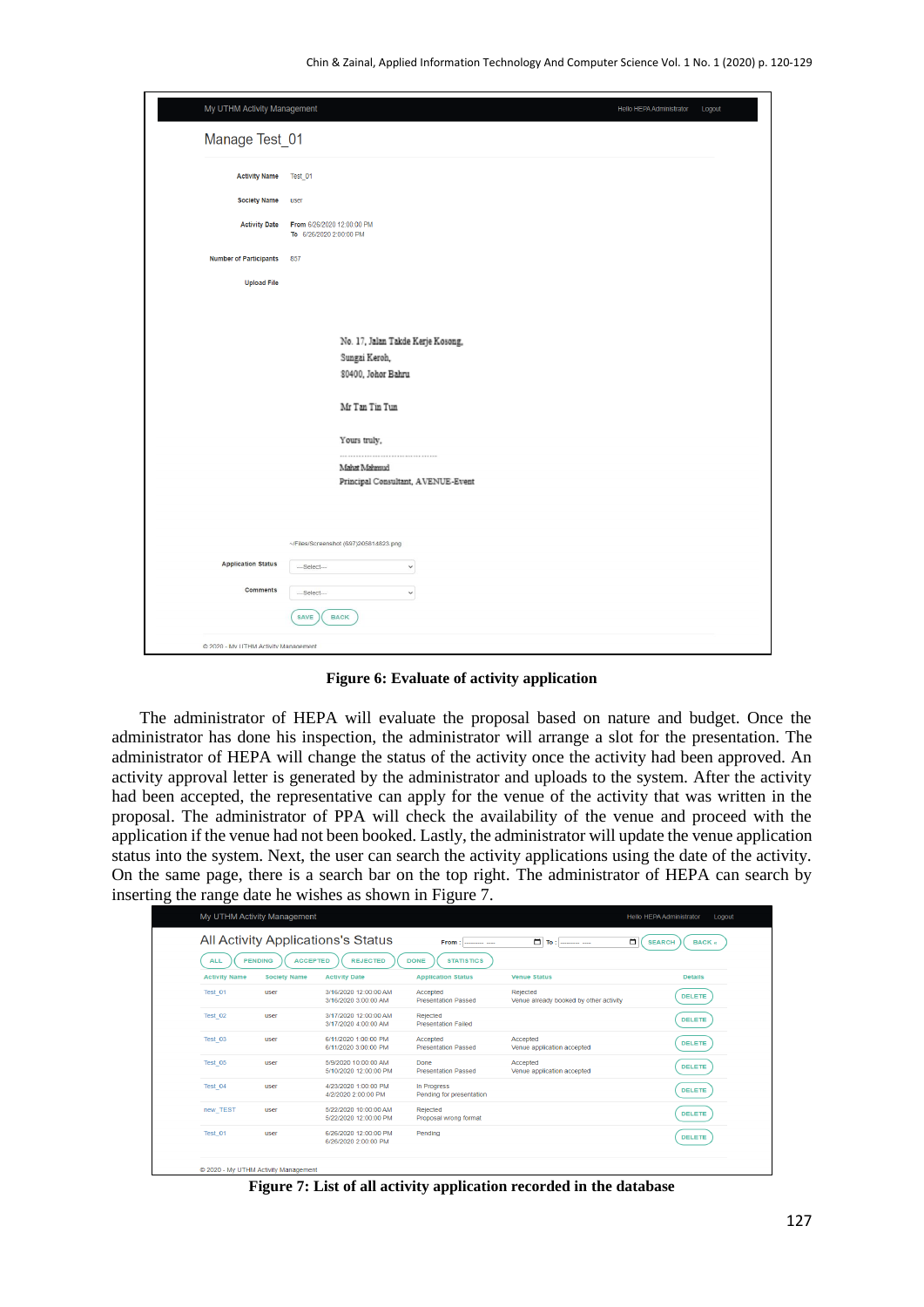The administrator of HEPA can view all the activity applications under the "View Application's Statistics" page as in Figure 8. All the activity applications were sorted based on the progress of the activity, which is "Accepted", "Rejected" and "Pending".



**Figure 8: Statistics of all activity applications**

## **4. Conclusion**

UTHM Online Activity Management System had been successfully design, implement, develop, and testing. In the last chapter, the overall conclusion of the system including the advantages, disadvantages and future suggestions are discussed to improve the system in the future. Few advantages are identified in UTHM Online Activity Management System such as:

- i. The system helps to reduce the usage of paper since all the processes can be done online.
- ii. The system is easy to be understood by user and user friendly.
- iii. The administrator of HEPA and PPA able to manage all the activities and venue applications easily and also able to manage society by adding and delete the account.

However, we had been identified a few disadvantages of UTHM Online Activity Management System such as:

- i. The administrator of HEPA unable to edit the details such as name and user type of an account.
- ii. The system did not generate a notification for society's representative on the latest progress of their application.
- iii. The administrator of HEPA and PPA unable to change the decision that had been approved.

The suggestions below can be made to improve the quality of the system. Those suggestion are as following:

- i. Society's representative can view the statistics report on the applications that had been made.
- ii. A notification will be generated and send to society's representative via inbox of the system or by email once their application has new progress.
- iii. Provide more venue selection for society's representative and allow them to insert venue that not listed in the system.

## **Acknowledgement**

The authors would like to thank the Faculty of Computer Science and Information Technology, Universiti Tun Hussein Onn Malaysia for its support and encouragement throughout the process of conducting this study.